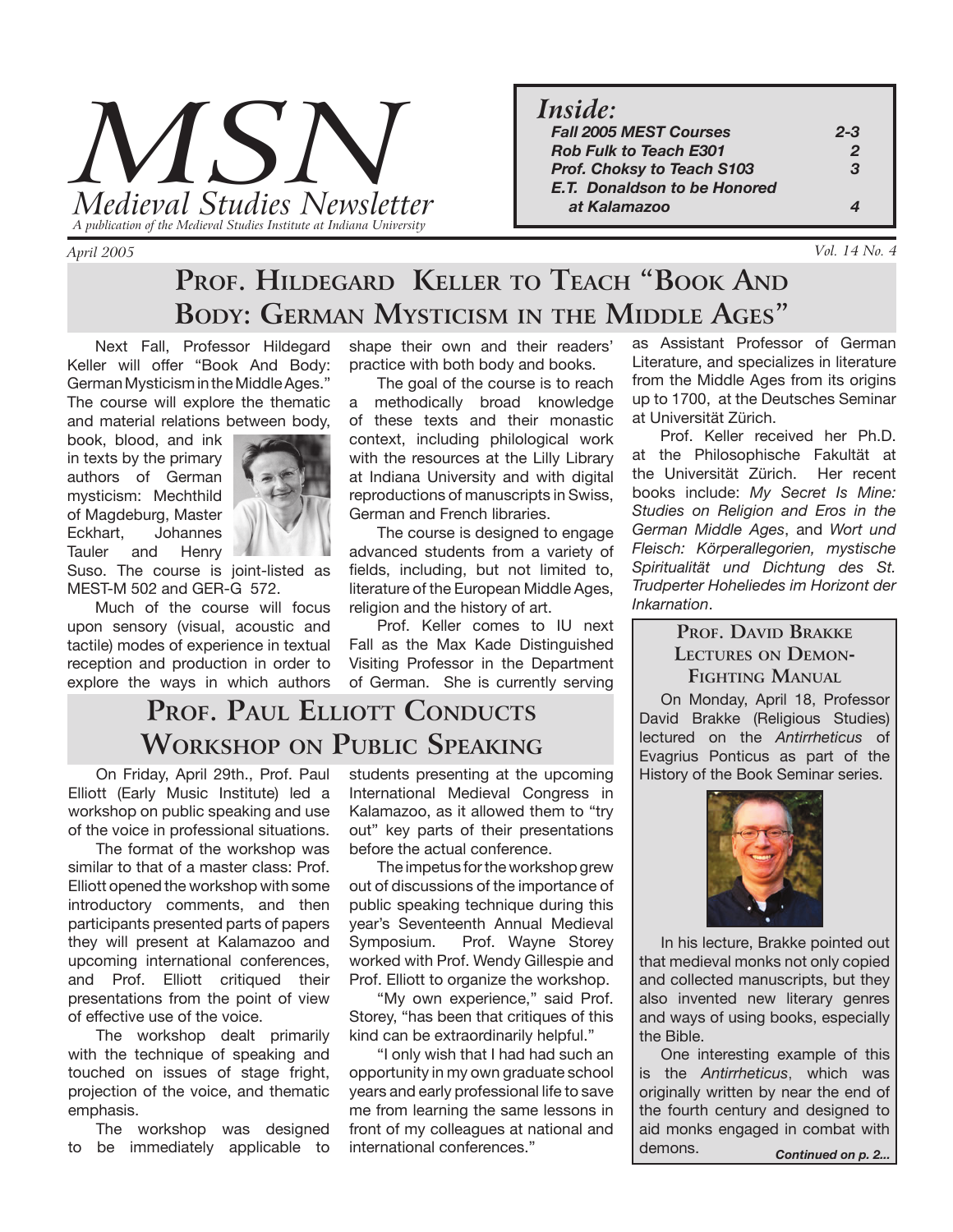# **FALL MEDIEVAL STUDIES COURSES**

#### **Medieval Studies (MEST)**

|                                           | <b>Medieval Studies (MEST)</b>                    |                        | Ir               |  |
|-------------------------------------------|---------------------------------------------------|------------------------|------------------|--|
| M 502                                     | Book And Body: German Mysticism in the            | H. Keller              | li               |  |
| M 815                                     | Middle Ages*<br>Readings in Medieval Civilization | H. Storey              | ir<br>V          |  |
|                                           | <b>Central Eurasian Studies (CEUS)</b>            |                        | A                |  |
| U 177/520                                 | Introductory Persian I                            | S. Daneshgar           | ir               |  |
| U 254                                     | Intro. to the Ancient Near East                   | J. Choksy              | t                |  |
| U 368                                     | The Mongol Century                                | C. Atwood              | tl               |  |
|                                           | U 277/520 Intermediate Persian I                  | S. Daneshgar           |                  |  |
| U 520                                     | <b>Advanced Persian I</b>                         | P. Losensky            | ir               |  |
|                                           |                                                   |                        | t                |  |
|                                           | <b>Classical Studies (CLAS)</b>                   |                        | d                |  |
| L 100                                     | Elementary Latin I                                | Staff                  | r                |  |
| L 150                                     | Elementary Latin II                               | Staff                  | d                |  |
| L200                                      | Second-Year Latin I                               | Staff                  | n                |  |
| L 250                                     | Second-Year Latin II                              | Staff                  | a                |  |
| L 300                                     | Inten. Intro. Clas. / Medieval Latin              | <b>Staff</b>           | p                |  |
| n<br><b>Comparative Literature (CMLT)</b> |                                                   |                        |                  |  |
| C 321                                     | Medieval Literature                               | J. Johnson             | a                |  |
|                                           |                                                   |                        | tl               |  |
|                                           | <b>College of Arts and Sciences (COLL)</b>        |                        | $\mathbf C$      |  |
| E 103                                     | A Question of Love                                | E. Mickel              | f                |  |
| S 103                                     | Gender, Religion, & History: Images of Women      | J. Choksy              | S                |  |
|                                           | in Christian, Jewish, Muslim, & Zoroastrian       |                        | a                |  |
|                                           | Culture                                           |                        | r                |  |
| English (ENG)                             |                                                   |                        | ir               |  |
| E 301                                     | Literatures in English To 1600                    | Staff                  | n                |  |
| E 301                                     | Literatures in English To 1600                    | R. Fulk                | li               |  |
| G 405/601                                 | Old English                                       | R. Fulk                |                  |  |
| L 306                                     | Middle English Literature                         | K. Lochrie             | fı               |  |
| L 307                                     | Medieval & Tudor Drama                            | E. Mackay              | a                |  |
| L 607                                     | History of Literary Criticism to the              | J. Anderson; J. Linton | A                |  |
|                                           | Enlightenment                                     |                        | r                |  |
| L 613                                     | Middle English Literature                         | P. Ingham              | F                |  |
| <b>French and Italian (FRIT)</b><br>O     |                                                   |                        |                  |  |
| F 501                                     | Medieval French Literature I                      | E. Mickel              | a                |  |
| M 307                                     | Masterpieces off Italian Lit I                    | M. Scalabrini          | F                |  |
| M 450                                     | <b>Reading Dante</b>                              | H. Storey              | H                |  |
| M 825                                     | Boccaccio                                         | H. Storey              | $\mathcal{C}$    |  |
|                                           |                                                   |                        | $\mathcal{L}$    |  |
| German (GER)                              |                                                   |                        |                  |  |
| G 571                                     | Book And Body: German Mysicism in the             | H. Keller              |                  |  |
|                                           | Middle Ages                                       |                        |                  |  |
| G 635                                     | Old Icelandic                                     | K. Gade                | $\mathbf C$<br>S |  |
| <b>History (HIST)</b>                     |                                                   |                        |                  |  |
| B 351                                     | Western Europe in the Early Middle Ages           | D. Deliyannis          |                  |  |
| H 213                                     | The Black Death                                   | A. Carmichael          |                  |  |
| G 357                                     | Premodern Japan                                   | T. Keirstead           |                  |  |

#### **BRAKKE LECTURE (CONTINUED FROM P.1)**

In many ways, the work functioned ke a magician's spell manual, invoking passages from the Bible to ard off demons.

 Brakke argued that the *Antirrheticus* constituted one istance of a widespread movement oward finding new ways of using ne Bible in monastic communities.

 The *Antirrheticus* is divided ito eight books, corresponding o what were at that time the eight eadly sins. Each of these sins is epresented by a demon. Evagrius epicts scenarios in which monks might encounter these demons, nd then lists appropriate Bible assages to be uttered by the monks to ward off demons.

 The works of Evagrius, late ntiquity's outstanding theorist of ne monastic life, were ultimately ondemned by the Church, though ortunately much of his doctrine urvived under the names of Iternative authors.

 The contents of Brakke's lecture epresented one portion of a book i progress on the presence and meaning of demons in early monastic fe.

 Prof. Brakke received his Ph.D. om Yale in 1992. He has been warded von Humboldt, NEH, and CLS fellowships and in 1996 was a ecipient of an IU Outstanding Junior aculty Award.

 Prof. Brakke is the author Athenasius and Asceticism, nd the editor and translator of *Pseudo-Athenasius on Virginity.*  le is a co-editor of *Reading in Christian Communities: Essays on Interpretation in the Early Church*.

**The Medieval Studies Office will be closing for the summer on Friday, May 6th, but you can still contact us by e-mailing us at mest@indiana.edu.** 

**Thanks for another great year, and we look forward to seeing you in the fall!**

*Continued on p. 3...*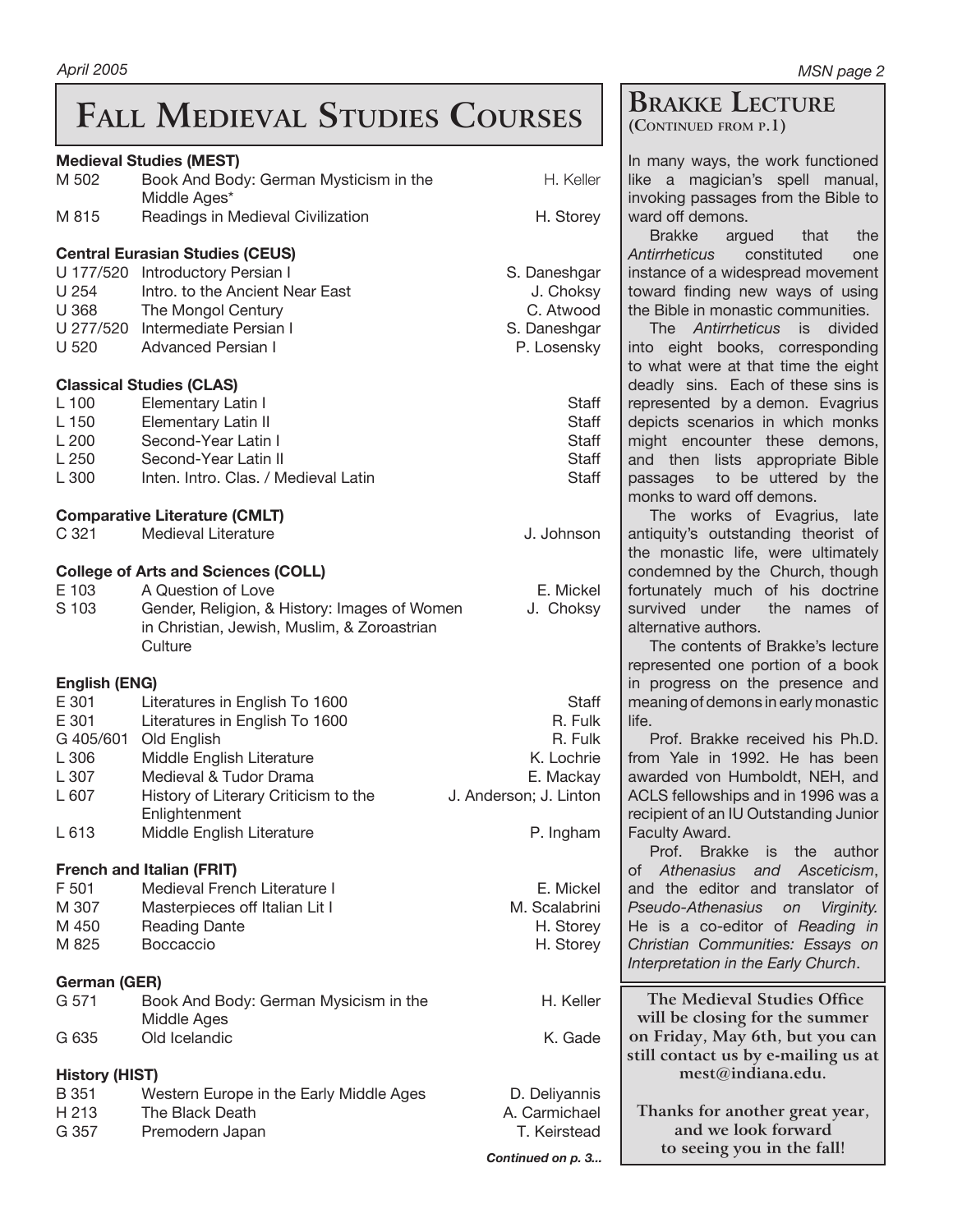#### **History of Art (FINA)**

| A 101<br>A 226<br>A 325<br>A 624  | Ancient And Medieval Art<br>Survey Of Medieval Art<br><b>Medieval Architecture</b><br>A 426/520 The Medieval City<br>Art and Architecture of the Cistercians | W. Kleinbauer<br>D. Deliyannis<br>W. Kleinbauer<br>D. Reilly<br>D. Reilly |
|-----------------------------------|--------------------------------------------------------------------------------------------------------------------------------------------------------------|---------------------------------------------------------------------------|
| X 705                             | <b>History and Philosophy of Science (HPSC)</b><br>Alchemy And Its Offspring                                                                                 | W. Newman                                                                 |
|                                   | <b>Near Eastern Languages and Cultures (NELC)</b><br>A 100/500 Elementary Arabic I                                                                           | J. Sauer; H. Swelam;<br>K. Jomaa                                          |
|                                   | A 200/600 Intermediate Arabic I<br>A 300/660 Advanced Arabic I<br>N 181/502 Qur'anic Arabic I                                                                | Y. Mermer; B. Khaldi<br>Z. Istrabadi<br>M. Gibrill                        |
| <b>Philosophy (PHIL)</b><br>P 596 | Readings: Medieval Philosophical Sources                                                                                                                     | M. Kaplan                                                                 |
|                                   | <b>Religious Studies (REL)</b><br>R 330/531 Christianity, 400-1500<br>R 425/521 Studies In Early Christianity                                                | C. Furey<br>D. Brakke                                                     |
| S 618                             | <b>Spanish and Portuguese (HISP)</b><br>Topics In Spanish Medieval Literature                                                                                | O. Impey                                                                  |

## **PROF. FULK TO TEACH E301, ENGLISH LITERATURES TO 1600: "ARCHAEOLOGY OF EARLY ENGLISH TEXTS**

A component of undergraduate English survey course, E301, English Literatures to 1600, will be taught by Prof. Rob Fulk (English) in Fall 2005. The course is entitled "Archaeology of Early English Texts."

 According to Prof. Fulk, "Archaeology" is meant in its broadest sense.

 Although the primary focus of the course will be on the close reading of English texts from the beginning to the time of Shakespeare, students will come to appreciate these texts in their cultural contexts, recovering the material conditions under which they were produced and received in the Anglo-Saxon, late medieval and early modern periods.

 Students will be "archaeologists" in the sense that they will attempt to reconstruct literate cultures from their disparate remains and make sense of early English texts in the context

of what we learn about the uses of literacy in early times.

 Students will see how the late medieval explosion of book production and the invention of the printing press molded the development of canonical forms of literature, language and religious and political belief.

 Students will also learn how the concurrent rise of the Gothic style in art and architecture and of more natural, less stylized literary forms both express a profound cultural shift related to the rise of affective lay piety.

 Texts will include all or parts of *Beowulf*, *Sir Gawain and the Green Knight*, Chaucer's *Canterbury Tales*, Julian of Norwich's *Showings*, *The Book of Margery Kempe*, Spenser's *Faerie Queene*, the Wakefield *Secunda pastorum*, perhaps a Marlowe drama, and lyrics by Wyatt, Surrey, Sidney, Marlowe and Shakespeare.

## **PROF. CHOKSY TO TEACH S103: GENDER, RELIGION, & HISTORY**

 Prof. Jamsheed Choksy (Central Eurasian Studies) is scheduled to teach a College of Arts and Science course on "Images of Women in Christian, Jewish, Muslim, and Zoroastrian Cultures."

 The goal of the course is to attune students to the origin, development and importance of gender differences in society and religion; to analyze

critically how perceived dichotomies between feminine and masculine have influenced the opinions, actions, and lives of individuals and thereby shaped cultural attitudes over time; and finally, to examine how ecclesiastic institutions have shaped social behavior in the past.

 The course will be conducted as an historical and comparative examination of female images that circumscribed the roles of women, in distinction to those of men, in the history of the Christian, Jewish, Muslim and Zoroastrian communities.

#### **Interested in a Medieval Studies Minor?**

#### **Graduate Opportunities**

The Medieval Studies Ph.D. Minor is designed for students who seek additional training in medieval studies beyond their own department, but desire a less intensive course of study than the Area Certificate. The Area Certificate allows doctoral students to pursue interdisciplinary work in medieval studies and to develop the basic skills required to do advanced research.

#### **Undergraduate Opportunities**

The Medieval Studies Institute offers a Minor and an Undergraduate Certificate to be completed from the wide range of medieval courses available every semester at IU. Both the Minor and the Certificate enable students to take courses in various departments so that they can experience a variety of approaches and topics while expanding their knowledge of the Middle Ages.

**For more information, see: http://www.indiana.edu/~medieval/**